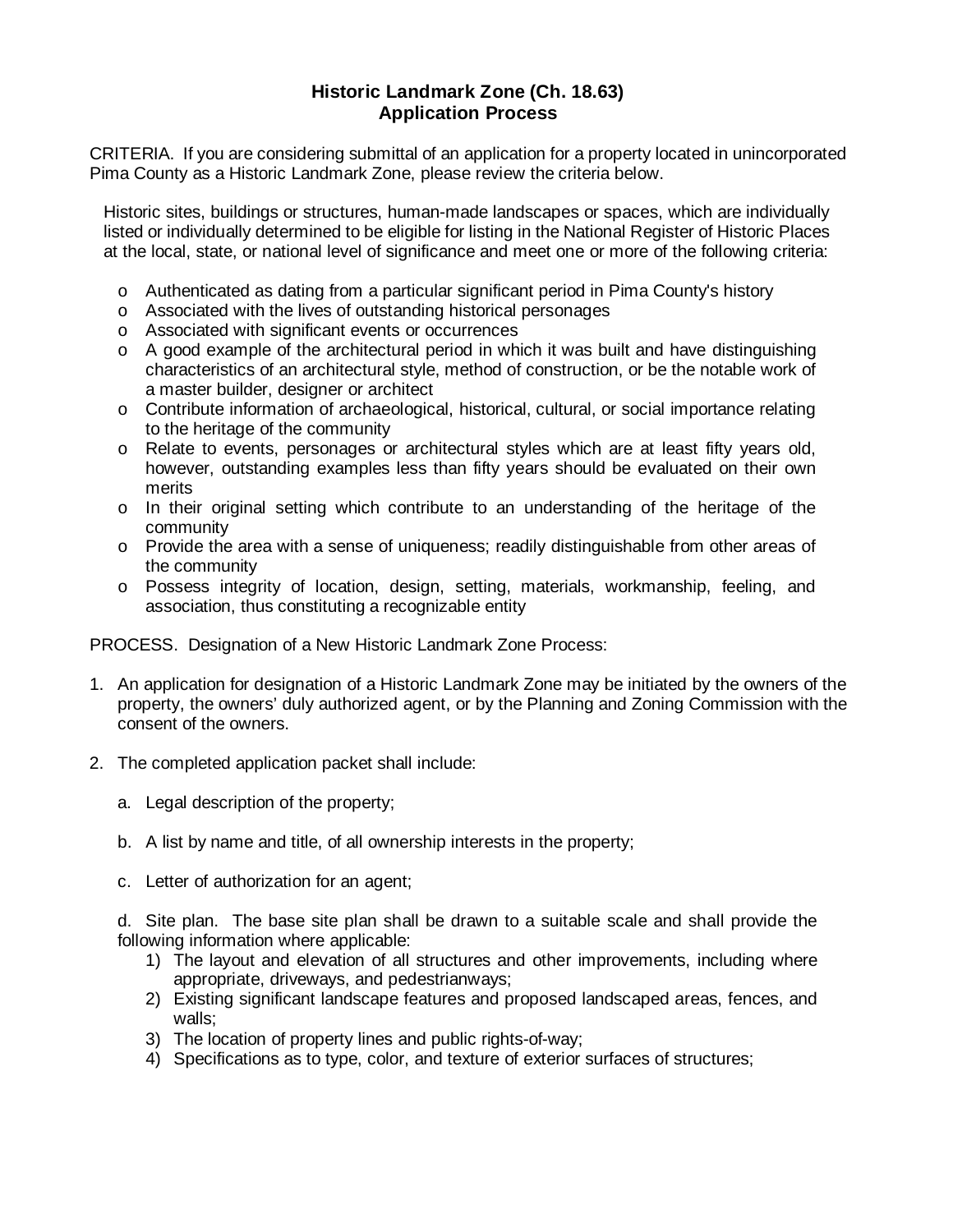- 5) If applicable, a sign plan, drawn to scale, showing the location, size, design, material, color, lettering and methods of attachment and illumination of all exterior signs; and,
- 6) Any additional information deemed necessary by the Development Services Department or the Cultural Resources and Historic Preservation Division of the Pima County Office of Sustainability and Conservation to properly review the site plan.

e. A completed National Register of Historic Places form or National Register nomination or other documentation from the State Historic Preservation Office that the property is listed in or eligible for listing in the National Register of Historic Places;

f. Other supporting evidence that a property has historic significance meeting the purpose, intent, and criteria of this chapter which may include a description of the historic resources, a recommendation of approval from a plans review subcommittee of a historical commission, a statement of significance, photographs, site plans, and other forms of information; and,

- g. Most recent (available) aerial and elevation photos.
- 3. Preliminary review. Prior to submittal, the applicant shall obtain a recommendation from the Tucson-Pima County Historical Commission (contact 520-837-6968) which shall be submitted with their application. The applicant may consult with the staff of the Development Services Department (520-724-9000) and the Office of Sustainability and Conservation – Cultural Resources and Historic Preservation Division (520-724-6940) concerning submittal requirements.

The application fee is the sum of two "advertised public hearings" fees plus the "Cultural and historic resources review" fee (see "Notice of Public Hearing" and "Cultural and Historic Resources" on fee schedule).

- 4. Public notice, Planning and Zoning Commission and Board of Supervisors hearings. The submittal shall be reviewed by the Development Services Department and the Office of Sustainability and Conservation – Cultural Resources and Historic Preservation Division. Once determined complete, staff shall schedule the request for public hearing before the Planning and Zoning Commission and Board of Supervisors. The public review, notice and comments shall be consistent with Pima County Zoning Code, Sections 18.91.060(B) and (C), 18.91.070, and 18.91.080, as applicable. The completed application packet, as well as staff and historical commission reviews, recommendations, and comments shall be transmitted to the Planning and Zoning Commission and the Board of Supervisors.
- 5. Staff report. The Development Services Department shall coordinate with the Cultural Resources and Historic Preservation Division of the Pima County Office of Sustainability and Conservation to provide a written review, analysis, and recommendation on the designation of the property as a Historic Landmark Zone.
- 6. Public hearings. At the Planning and Zoning Commission hearing, staff may summarize the request including the staff recommendation. The applicant will have the opportunity to present their request, and surrounding neighbors and other interested parties will have an opportunity to speak. The commission may make a recommendation on the case or may continue the request. At the Board of Supervisors hearing, there may be opportunities of presentation by staff, the applicant, and surrounding neighbors/other interested parties. The Board may make a decision or continue the request.